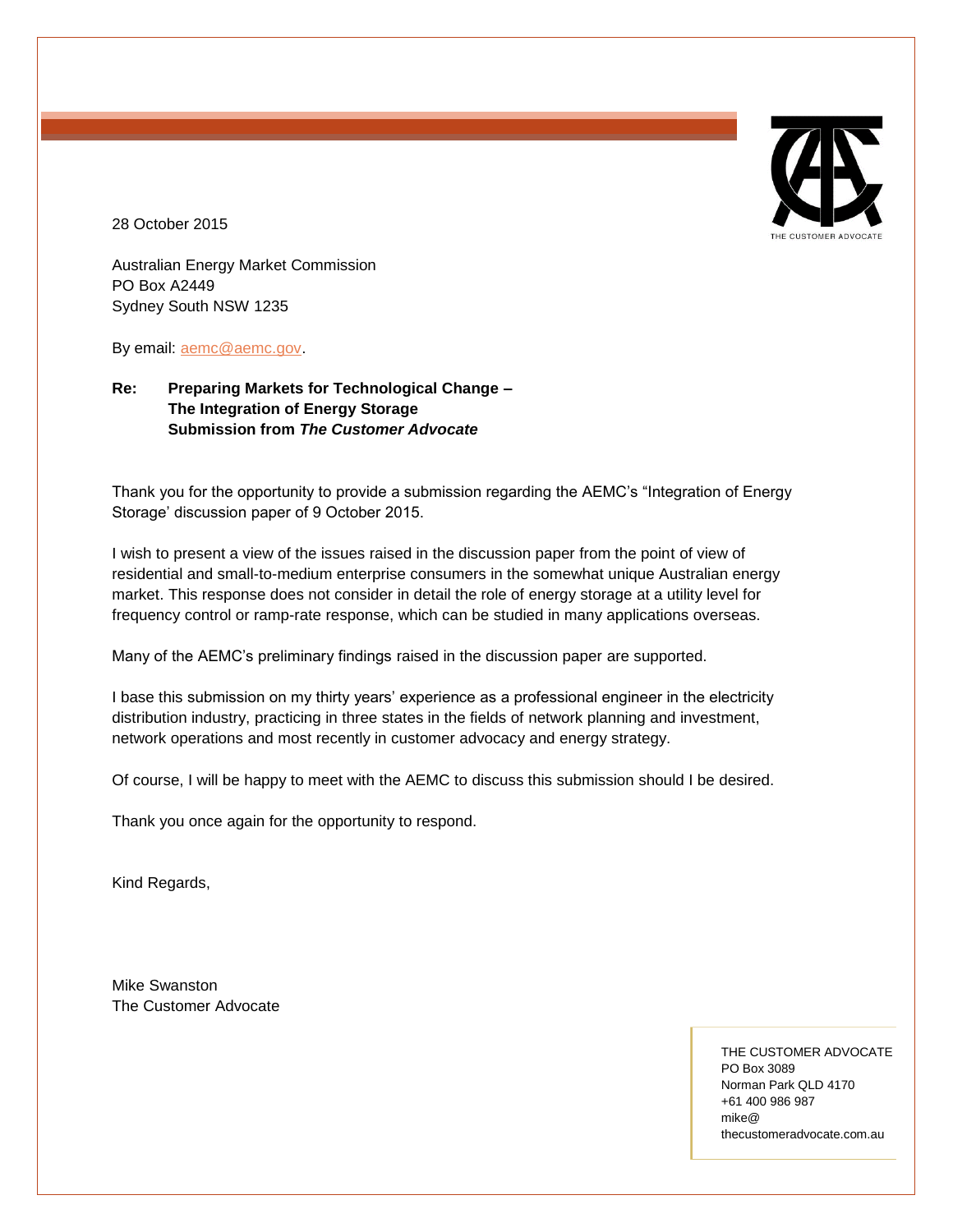# **Overview**

There are many factors that have contributed to the current interest in small-scale battery energy storage, including falling technology prices and well-timed marketing announcements in an environment of increasing grid costs and a deep mistrust of the energy supply industry generally.

The introduction of cheaper, accessible, integrated and technologically-elegant energy storage will bring benefits to energy customers, from not only lower network charges through reduced investment in assets to meet peak demand, but also through bill empowerment and improved supply reliability to those who value energy continuity.

As the impact of energy storage is considered, however, it is important not to overlook some simple yet important customer and market perceptions regarding energy storage.

This response addresses the practical adoption of energy storage.

It is hoped that Australia will not see a requirement to distort the energy market through further cost imposts such as the 'sun tax' in Italy or Spain, or require limitations of energy export and subsidised energy storage such as in Germany. Whilst a regulatory response by the AEMC that looks well into the future is useful, experience shows that unintended external factors and political influence tend to drive energy storage policy. Unfortunately, a number of the case studies presented in the AEMC discussion document do not acknowledge the externalities that have influenced these examples.

Energy storage is 'not new', and the regulatory framework to adopt energy storage is largely in place. It is how the regulations are interpreted and applied by the segments of the energy market that will have the biggest bearing on how energy storage is adopted.

The technical process for the connection and management of energy feed-in from embedded generators is already in place, testament to the 4.4GW of installed solar PV capacity in Australia. Similarly, customer and network demand management practices are well-embedded.

Existing regulation largely already supports the emerging energy storage and its potential application to energy customers. It's how distributors & retailers approach the application of energy storage through tariffs and connection rules that really matters.

This response discusses a number of issues regarding the emergence of battery storage, in summary:

- 1) The *framework for peak-demand shifting and energy storage already exists* through stored hot water and other responses by customers to off-peak tariffs. The trend in network tariffs, however, are actively discouraging more efficient use of the power network.
- 2) *The mechanism for the connection of embedded micro-generators is already in place*, albeit poorly executed. These connection rules are independent of the energy source, whether it be solar PV or stored energy from batteries.
- 3) To a customer, *networks already provide energy storage services* with 'the biggest battery on the world' – the grid. The complexity is how that service is charged to customers. New and innovative Use of System charges are required to adapt not only to energy storage, but also short-haul DUoS (virtual net metering) and energy communities.

Response to AEMC Discussion Paper – Integration of Energy Storage The Customer Advocate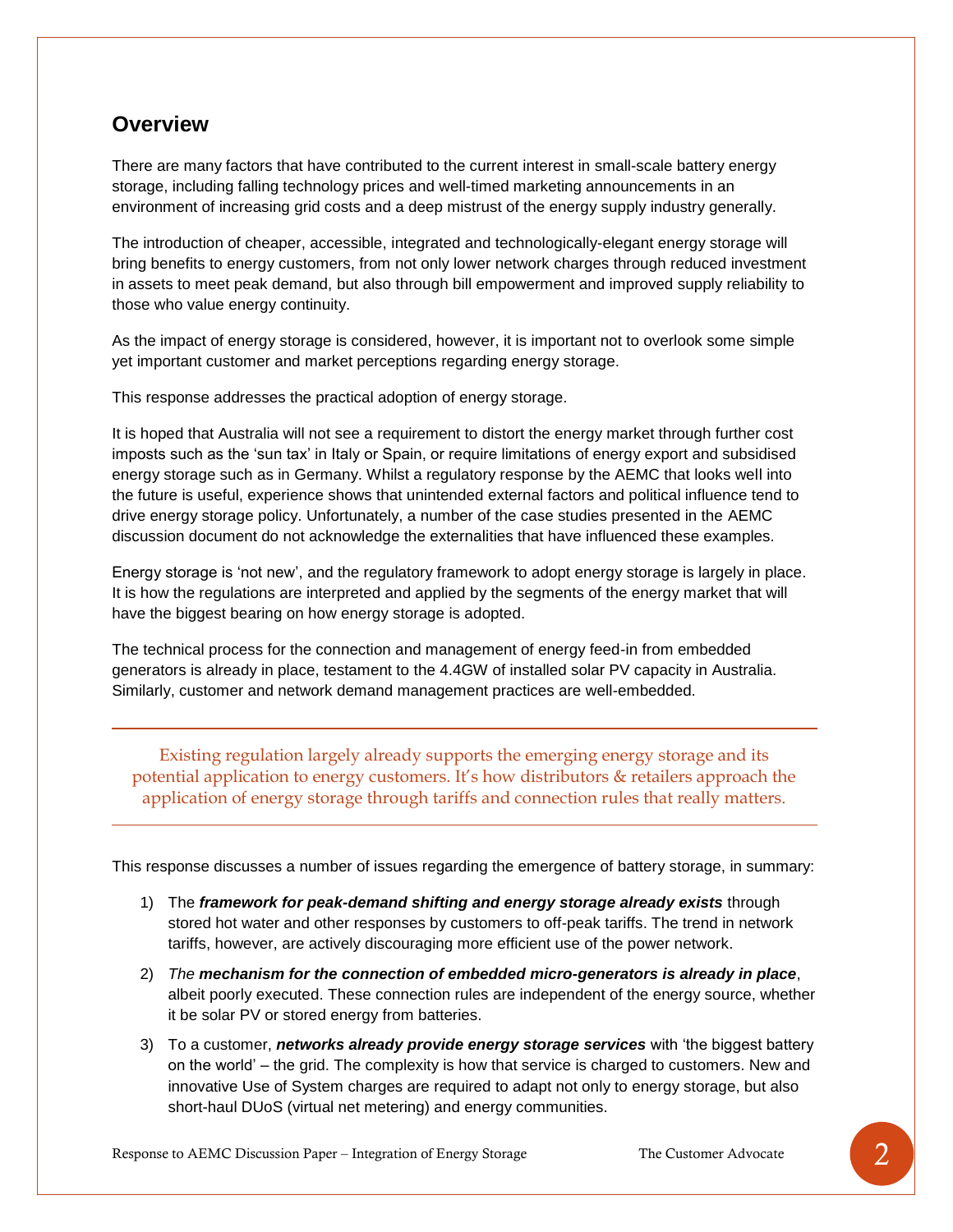- 4) The application of *network storage at grid level is no more than an alternative to other more traditional solutions to network augmentation* for peak demand; power quality and voltage control; or frequency control / ramp rate services. Existing 'most efficient solution' decisions can corporate storage as an option where appropriate within existing regulation.
- 5) The ownership and control of demand-management and demand-shifting capability behindthe-meter apply to many technologies, of which energy storage is only one. Provided it is done at arms-length to networks in a *fair and commercial environment*, any regulatory environment should empower customers to make reasonable investment and control decisions as to their energy choices and bill management.

There are three fundamental concepts that should underpin the adoption of energy storage:

- 1. Energy storage is adopted by choice by the customer in response to fair, cost reflective tariffs;
- 2. Those tariffs reflect the true benefit to the network and retailer of the demand management or energy feed-in actions of the customer; and
- 3. Network owners require an incentive to allow customers to fairly adopt energy storage.

Each of these requirements are addressed in turn below.

# **Addressing the Needs of the Energy Customer through Fair Tariffs**

The cost and benefit of energy storage will, ultimately, bear on the energy customer. Therefore, it is useful to consider the application of energy storage through the direct impact on the energy consumer.

The uptake of energy storage will be almost entirely dependent on the financial considerations by the energy consumer, who is exposed to the quantum and tariff structure of the power bill.

Granted, there is a strong undercurrent driving uptake of energy storage just to 'get off the grid' in a response to rising energy prices and a fundamental dissatisfaction with those in the energy market. Similarly, there is a market for energy storage from customers who place a value on high network reliability, where the Uninterruptible Power Supply (UPS) function will be attractive.

Must consumers, however, will make an informed decision based on the commercial information before them. The falling battery prices, whilst significant, is only part of the story, with energy tariffs being the major influence on battery uptake.

A customer's decision to embrace energy storage will be fundamentally around the value of time shifting their consumption; that is, the price differential between 'the cheapest power of the day' and the 'most expensive power of the day'.

Examining the current Tariff Structure Statement (TSS) information available from networks to date, the approach of offering demand-based tariffs for small customers may encourage the adoption of energy storage. However, the ability for the energy price to vary year-on-year will discourage customers from making investment decision that require some visibility of the price over life of the storage asset. Price stability is necessary.

In addition, the pricing practice of rising fixed connection charges reduces the incentive to invest in energy storage.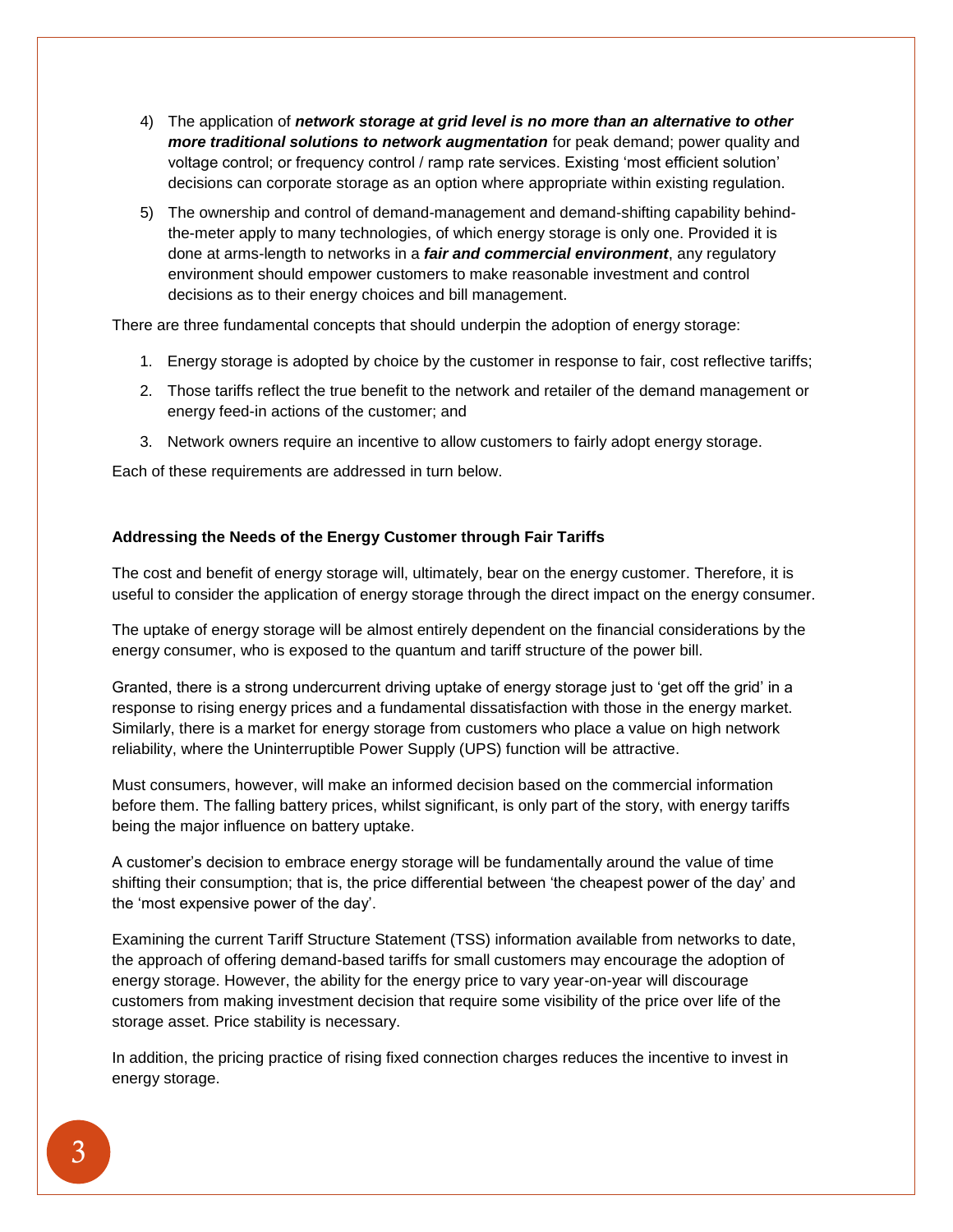The energy bill – the shape of the tariff and the cost components - will be the predominant factor in a customer's consideration of energy storage. The gap between the 'cheapest power of the day' and the 'most expensive power of the day' will drive the customer decision.

Another significant barrier to a customer's uptake of energy storage will be how the customer will be able to answer the question "will I be better off ?" The remarkably poor uptake of flexible tariffs to date is largely due to both the inability for a customer to reasonably identify the benefit of new technology and tariffs, despite the plethora of regulation and websites to assist, and the industry's reluctance to offer meaningful time-based cost differentials in their pricing. Lack of trust in the industry and poor awareness of the cost risks associated with customer load patterns and 'one off' demand events is poorly understood by customers.

The decision for solar was easy– use less energy from the grid, your bill will be smaller. (This was of course before rising fixed connection charges.)

Regulation already allows trusted third-party access to a customer's energy use patterns (on request, of course) and consider a range of demand management options against a range of tariff options. However, some element of technical risk should be absorbed by the network and retailer. After all, risk is already inherent in decisions such as After Diversity Maximum Demand design and the customer's own energy use decisions, so networks and retailers should be encouraged to take a less-riskadverse position in regard to the customer's use of energy storage, whether through tariff stability, reduced fixed connection charges or fair and reasonable technical connection rules. At a high level, this will be achieved by ensuring the distributor has some benefit in encouraging storage.

In practice, the following will need to occur:

- 1. Network tariffs fairly reflect the value of a demand–shifting capability by customers from times of peak to times of low network utilization or low energy cost
- 2. Tariffs do not unfairly penalize customers for unintentional or rare digressions from the statistical norms for energy demand

Networks have little incentive to fairly price 'off-peak' energy and spare capacity, and retailers are reluctant to do so as off-peak energy is not a headline rate. As an example, consider the changes in retail energy tariffs in one state since 2010. In Queensland, the connection charge, or fixed charge, has increased from 7.47 cents per day to over \$1.06 per day in just five years, - an increase of 1323% ! (and this is in a state that does not have to fund a mass-rollout of smart meter infrastructure.)<sup>1</sup>

Granted, the increase in fixed charge has taken some pressure off the rise in standard supply volumetric charges, however not so with the cost of 'off-peak' energy. See the table below, where it can be seen that since 2010, the relative retail cost of off-peak energy (intended to provide the customer with signals of low-cost generation and unused network capacity) has increased over 62 %, compared to a change of 15% in 'peak' or 'anytime' energy.

<sup>&</sup>lt;sup>1</sup> Queensland Government Extraordinary Gazettes, May 2010 to June 2015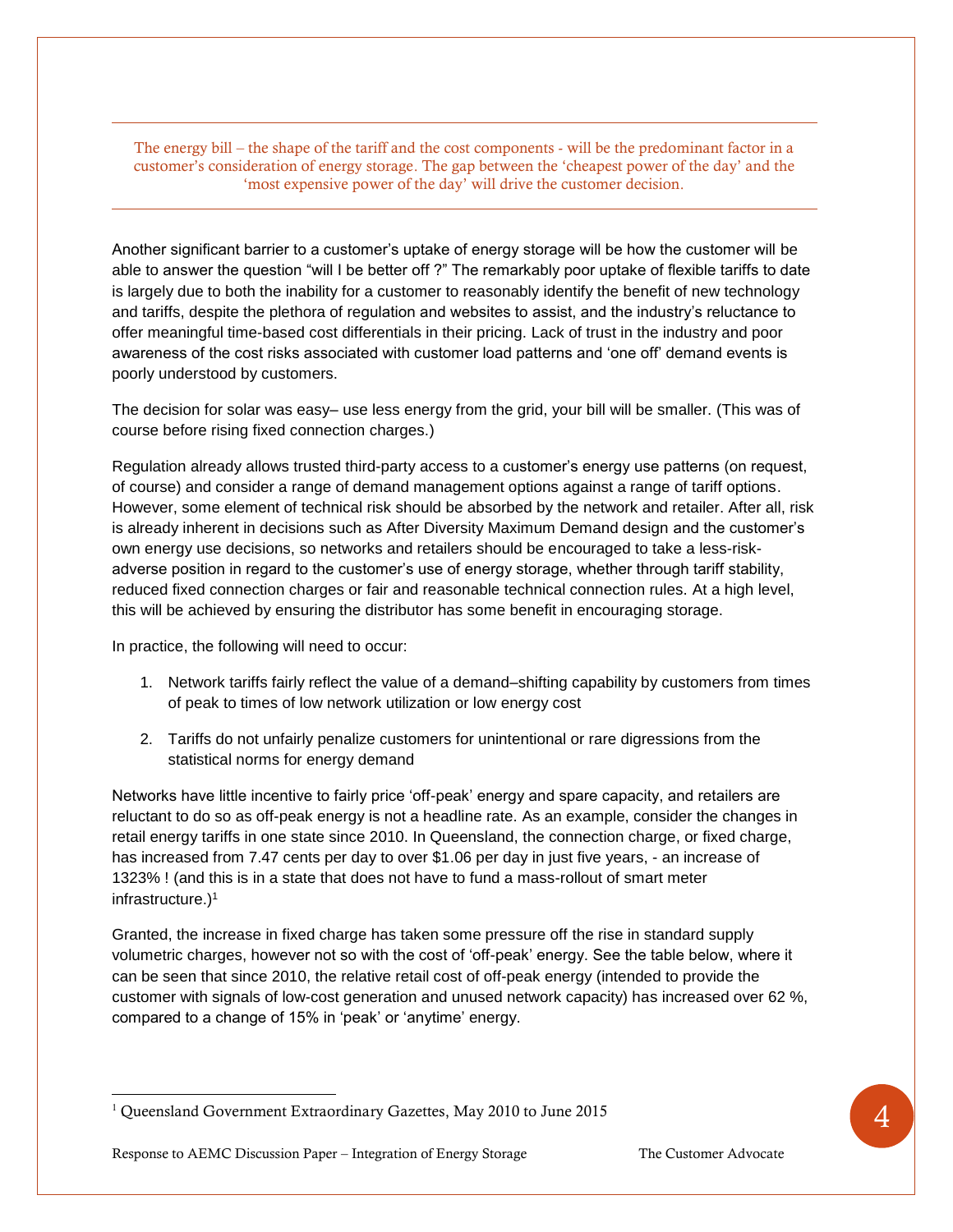

FIGURE 1- PERCENT CHANGE IN RESIDENTIAL TARIFFS SINCE 2009 – QUEENSLAND



FIGURE 2- RELATIVE RETAIL PRICE INCENTIVE FOR OFF-PEAK ENERGY \_ QUEENSLAND

Without fair pricing of off-peak energy and network capacity, energy storage will not be a viable investment for customers. There is little incentive for networks to price off-peak capacity fairly, as to do so will shift cost-recovery to the more visible and sensitive standard energy rate.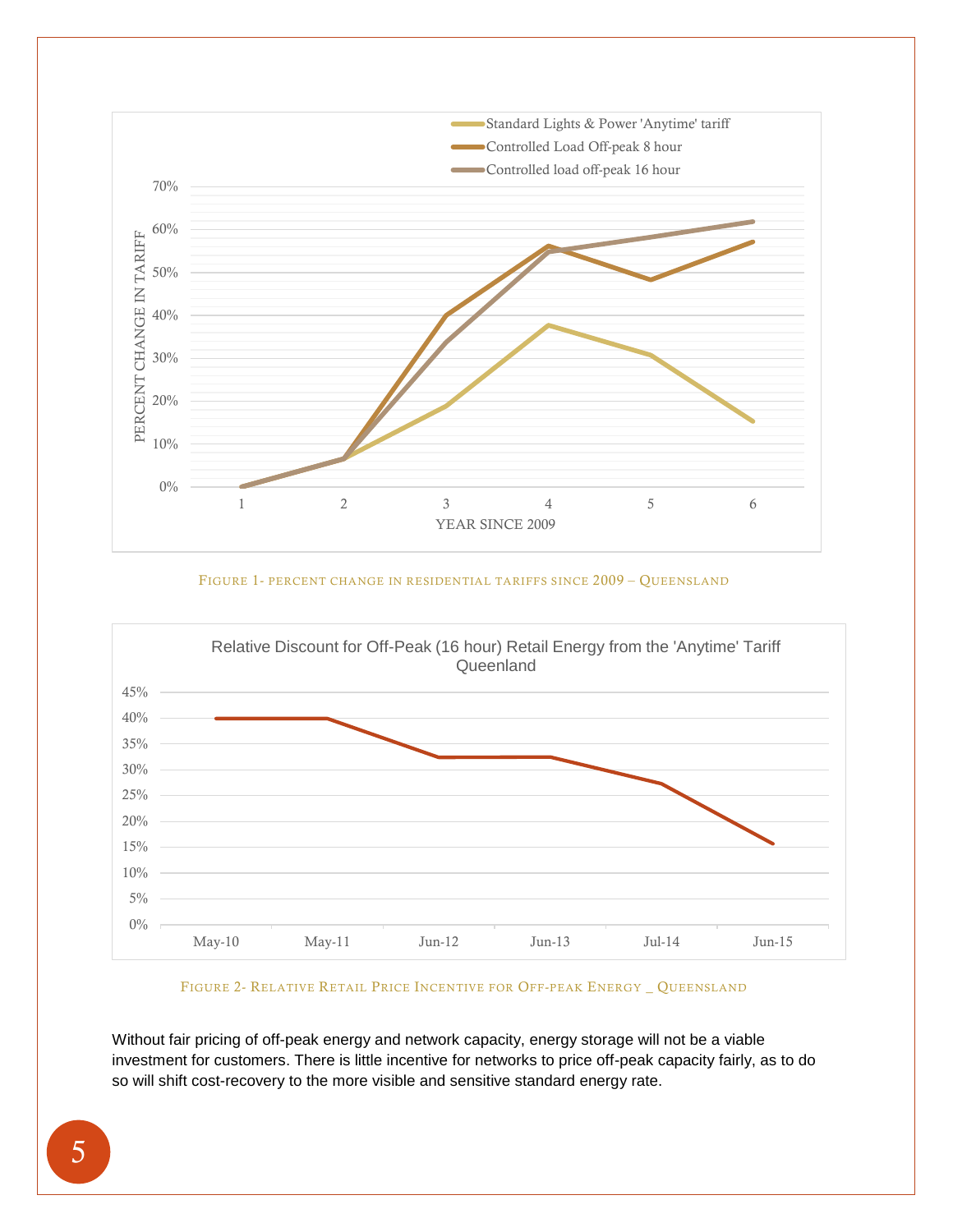#### **Sharing the Value of Energy Storage with the Customer**

The strongest case for energy storage will be when the customer (or investor) benefits from the largest 'value stack' – that is; an aggregation of the benefits that energy storage offers the customer through:

- the ability to make best use of the 'cheapest' energy where a price differential through the day exists;
- a component of the retail benefits through their contract with the energy retailer; and
- a component of the network benefits from better utilization of the local power network.

Any regulatory framework needs to support the ability for the amalgamation of the 'value stack' and pass much of that value back to the energy customer.



The current structure of energy tariffs and capital contributions are not conducive for the application of energy storage.

In particular, the rapid increase in the fixed connection charge is not helpful. There are three concerns for customers in this approach:

1. In areas where the fixed charge is a predominant proportion of the energy bill, the customer will have an incentive to 'leave the grid', in most cases leaving stranded network assets in place that contribute no return to the network and must be funded by other customers;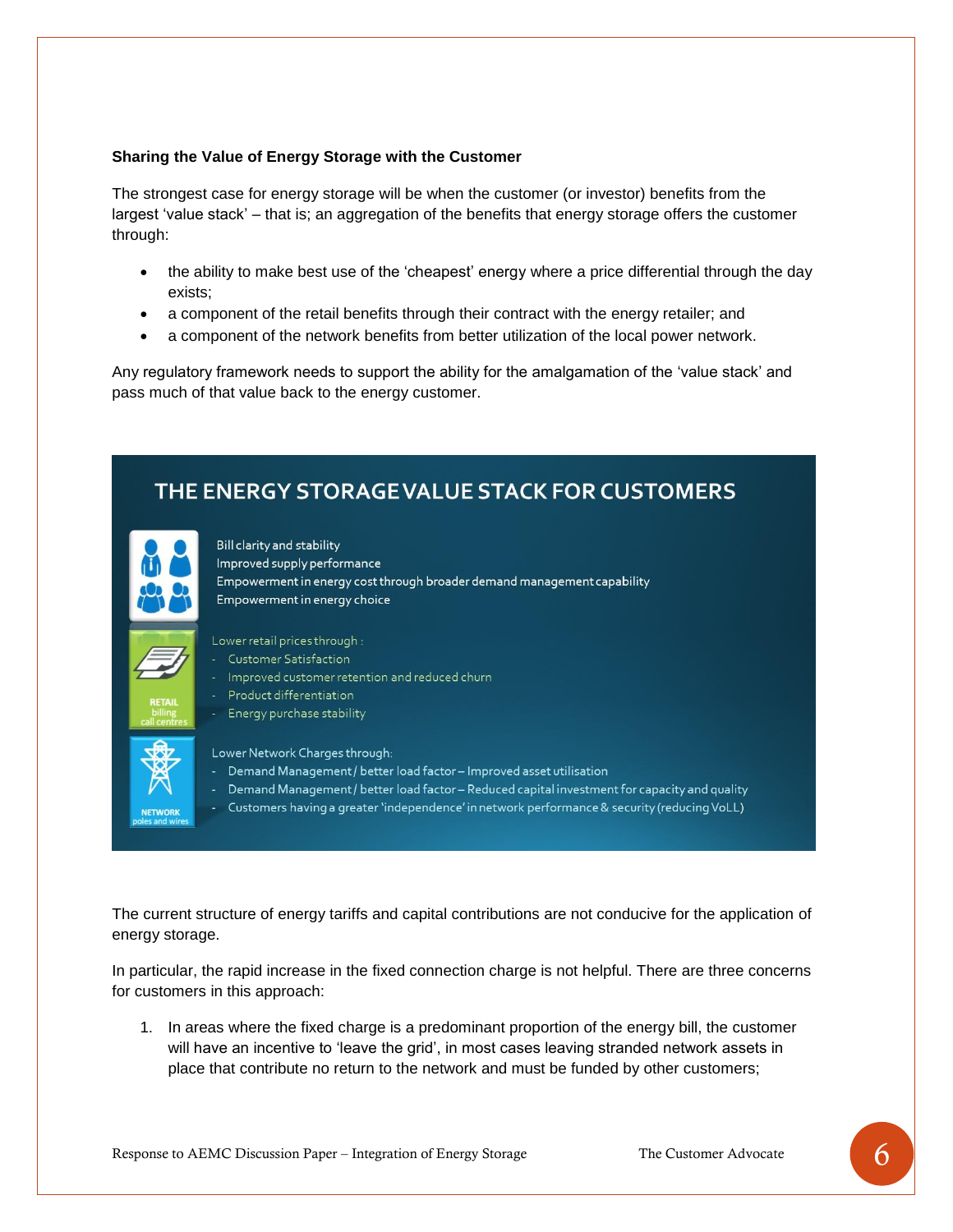- 2. A larger fixed component of the bill disempowers customers, by reducing the incentive for customers to be aware of how much energy they use, and when they use it. Demand management incentives are reduced, and the potential for another 'peak demand capital blowout' in another few years exists; and
- 3. It becomes very difficult for customers to understand the purpose of the fixed charge. Historically, it was representative of the cost of the assets required to directly service the customer (service wire, meters, fuse), but as the widely varying fixed charge across distributors attests, it is 'just the way the distributor chooses to cut the pie'. The intent of the fixed component signal is now lost with customers.

Consideration for the AEMC to influence energy storage for the benefit of customers include:

- 1. A reasonable mechanism to set *the fixed connection charge for customers that fairly reflects the actual connection assets employed*, with use of the shared network charged through a variable tariff structure that reflects the actual use the customer makes on the network;
- 2. A *variable network charge that empowers customers to have control of the cost of supply* through choice in the level of energy use, appliance type, daily routine and degree of participation in demand management;
- 3. The *ability for aggregators* to identify and draw out the maximum value from the use of energy storage across the energy value chain on behalf of customers; and
- 4. An *incentive for network operators to negotiate effective connection contracts* with customers that reflect the benefit of a customer's investment in demand management, energy storage and embedded generation where such a connection provides benefit to the network itself.

An energy 'reverse' auction was carried out to identify new sources of energy in an emerging constrained network. Amongst the successful bidders was a battery provider, who not only installed the energy storage, they negotiated on behalf of the customer for a reduced retailer charge, through a contract that included energy curtailment and a greater component of off-peak energy. The bidder then negotiated a lower-cost network connection agreement that reflected a much improved load factor and a greater level of demand management available to the network operator.

## **Considering a Network's Incentive Towards Storage**

Network operators need further incentives to permit customers to use storage. The relative indifference by networks to falling load factors and falling energy throughput in an environment of low demand growth is of significant concern. This approach comes largely as a result of the way networks are regulated and compensated, with the lion's share of regulated funding having little to do with the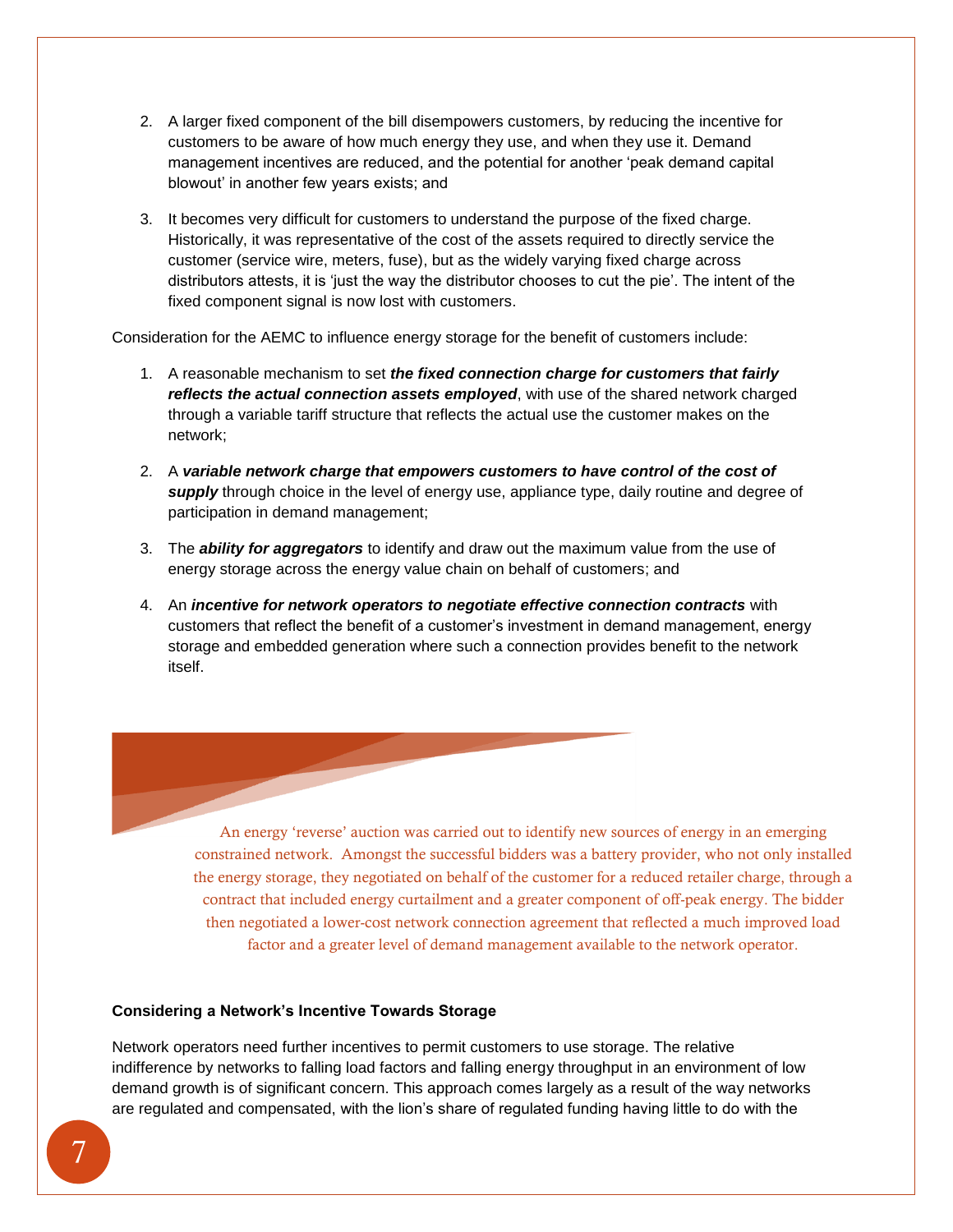amount of 'product' the network operator delivers. Declining asset utilization and reduced energy throughput is simply addressed though the 'overs-and-unders' mechanisms and the ability to rebalance tariffs year-on-year. DMIS and other incentive strategies are not generally seen as sources of core, sustainable income.

This means that for networks, energy storage is little more than a 'hobby'. At present. there is little commercial incentive for networks to be involved in energy storage or to provide reasonable incentives to customers to participate in demand management or time shifting of demand - other than as an expansion of the Regulated Asset Base.

Perhaps the biggest commercial challenge (that should be) facing networks today is the falling load factor. Much attention is drawn to the management of 'peak demand', however an equally pressing matter is how to address the 'hole in the daily load curve' for many parts of a network. Networks need to be provided an incentive to improve the returns from what is a more-and-more underutilised asset; where the impact of this underutilisation is unfortunately being passed onto customers with relative ease.

Such an incentive could technically take the form of storage at a grid level, however the cost, costsharing and overheads of such a solution suggest this approach is unlikely to be efficient. A better solution is to address the 'source', with the encouragement of customer load management through attractive tariffs to use energy at times when parts of the network is relatively 'idle'.

An opportunity exists to consider a network's desire to 'sell' that spare network capacity to energy communities or through 'short-haul' customer-to-customer DUoS charges. This consideration is largely outside the scope of this response paper.

The fragmentation of the market stands in the way of this approach, however. In the middle of the day, when many residential network sectors are underutilised due to the high penetration of solar PV, a network operator may consider a lower network tariff. However, the risks and variability of this approach mean networks are unlikely to consider such a position favorably, unless the 'spare network capacity' can draw a new revenue stream – perhaps as an unregulated service.

The matter of spare network capacity will become a significant conversation as the application of 'local energy communities' grows in the future.

## **The Value of the Network Storage Service to Customers**

#### The electricity grid is already 'the biggest, cheapest battery available' today

In the eyes of energy customers who have invested in micro-generation, the electricity grid is an excellent energy storage device. Customers can send their spare energy out to the grid, then take it back in pristine condition later for re-use. At the moment, for customers not on premium feed-in tariffs, the cost of that storage is the difference between the value of that energy at the time (say, in many states, around 6c /kWh) and the cost of buying that energy back again when needed (again assume a standard anytime tariff of \$25c / kWh). The 'storage' charge is therefore essentially all the costs in the bill other than the energy – NUoS, retail overheads, green schemes and the like – in this example 19c / KWh.

Response to AEMC Discussion Paper – Integration of Energy Storage The Customer Advocate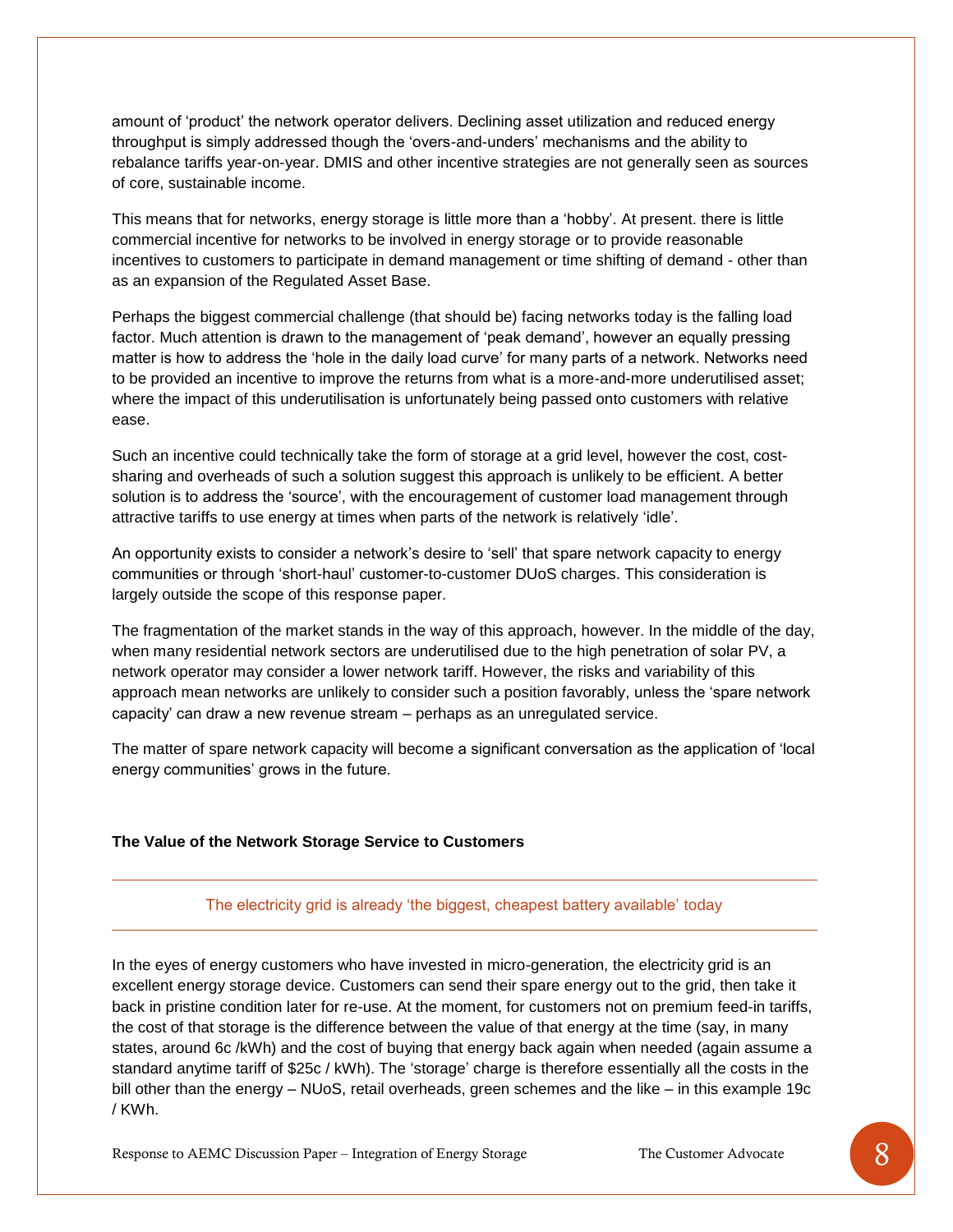As explained later in this response, the establishment of grid-level energy storage as a specific 'customer service' is meaningless – it's about the 'buy' price and the 'energy foregone' network price.

The issue centres on the dichotomy between the grid-centric view that the power is not actually stored, but used nearby; versus the customer thinking that 'their power' is stored and returned later today, or tomorrow, or next summer.

Much of this approach will be considered in the current work in a number of states on the value of energy supplied to the network; such as the QPC's 'Fair Price for Solar' study. This work already is considering the value of the energy exported, whether it be at a fixed or dynamic price for the energy exported; and the value to the network in so far as the power is delivered utilizing only a small subset of the assets that are considered in the DUoS charge.

The fundamentals of the current 'fair price for solar' discussions are common to the 'fair price for a customer's stored energy'; just that a premium will be placed on the ability to 'dispatch' the energy

#### **Storage as an Alternative to Network Augmentation**

The installation of explicit local energy storage is really no more than an alternative to more traditional forms of network augmentation to meet capacity or quality constraints.

The RIT-D process is intended for networks to consider the most efficient way of addressing a network limitation. The use of energy storage at 'grid fringe' will no doubt prove more effective as battery prices fall, as reflected in the Ergon Energy GUSS initiative.

However, for the vast majority of networks, the limitations that arise at sub-transmission level, distribution networks or low-voltage distribution will almost always be most efficiently addressed through traditional network augmentation. For example, battery installations won't help distributors supply new loads. Network operators are somewhat ambivalent to the nature of the new loads, because the cost to supply is passed onto the customer anyway.

The application of a network-connection battery as to address network limitations due to high penetrations of solar PV is a long way from being feasible. It's not the idea of storage; it's the complexities of its implementation. For instance:

- Other than at single-premise rural transformers, most problems with voltage rise occur in the longer low-voltage networks in rural residential areas where a number of customers connect along the low voltage line.
- It is the power flow from the customer onto low voltage network itself that is the prime cause of voltage rise, so there is really no 'ideal place' on the circuit to install storage to alleviate voltage rise other than at the source – that is, at the customer's premises.
- A battery installation in a street will be socially and financially expensive. Batteries are generally too heavy to be pole-mounted; land on the footpath or private property will be needed. Community concerns regarding land use and safety will often be significant. These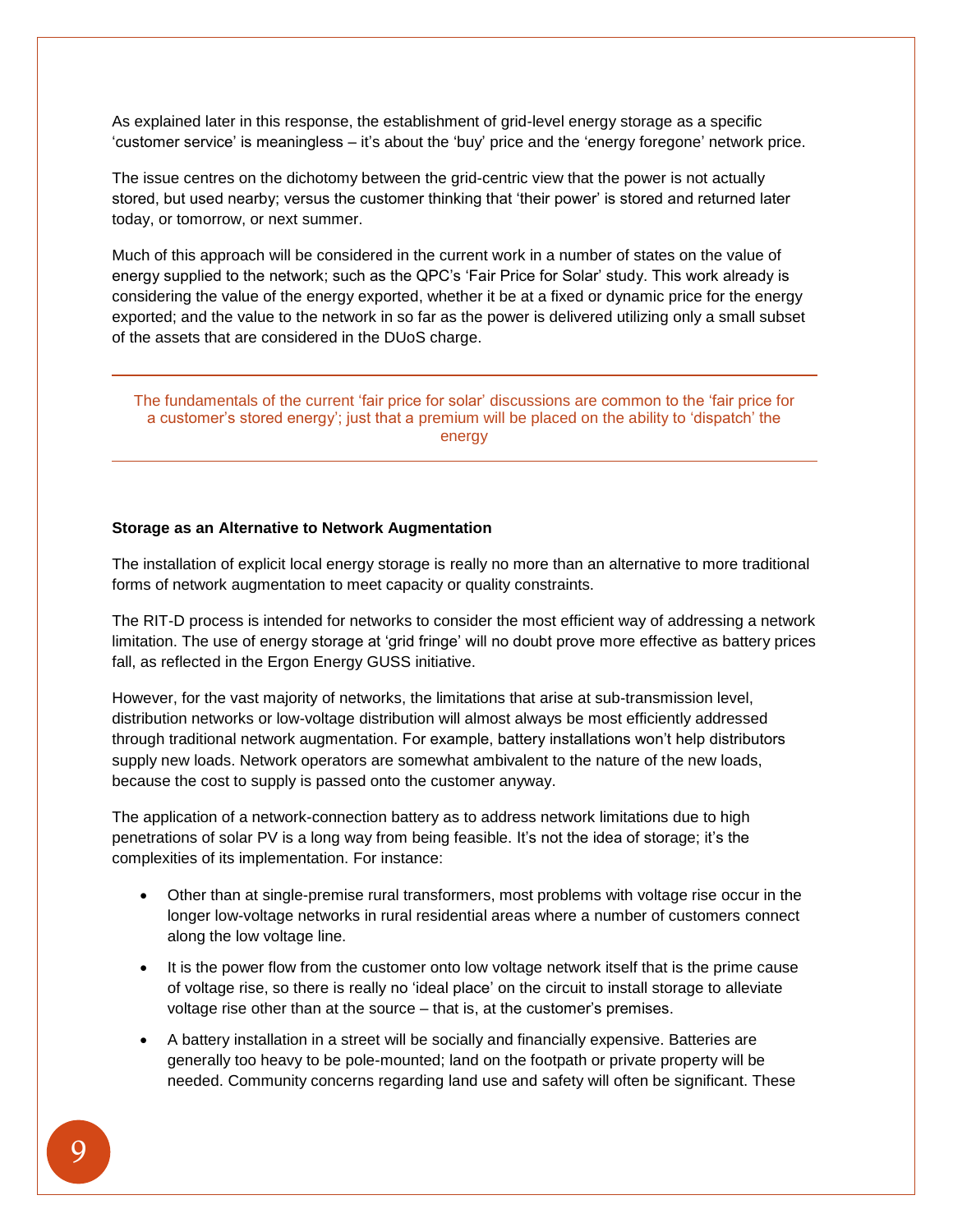costs are comparable to the batteries themselves. Additional maintenance, inspection and depreciation costs would apply. If it was a good idea, then it would be done now !

- Installation of storage at a customer's installation means the customer provides the space, the physical connection, and often the inverter. Grid-connected storage will duplicate all these assets.
- Commercially, no framework exists for a network to charge the customers who benefit, other than a capital contribution. Who caused the problem, so who should pay ? The last connection, or all of them ?

A peculiarity of high levels of embedded generation is that the power flow can, at times, reverse. This creates interest from networks regarding the quality and reliability of the network protection at the generator, resulting in cost imposts for additional network-grade protection being prescribed as part of the connection requirements. Similarly, traditional network design considerations such as protection coordination and voltage profiling are challenged.

Storage at network level could 'absorb' this reverse power flow. However, with tens of thousands of low voltage segments and distribution feeders across Australia likely to display some form of reverse power flow, the cost to consider storage as a common tool to manage reverse power flow is prohibitive. A more appropriate response will be for networks to embrace the fact that reverse power flow is now 'a fact of life' and explore more appropriate technical solutions (such as innovative voltage management) and demand-side incentives through attractive tariffs to customers.

For networks, the AEMC should consider the following:

- 1. For a distribution network, energy storage at grid level is no more than an alternative to be considered to meet peak demand or power supply quality requirements. There is little justification for distributors to offer grid-level storage to customers as a service.
- 2. Instead of storage, the AEMC needs to consider incentives for customers

## **History as a Predictor of the Future**

Energy storage for many small customers in particular is not new. Cheap energy storage in the form of stored water heating has been a significant energy storage and demand-time-shift device for millions of energy customers, particularly in Queensland and New South Wales, for many years. Experience in the changing uptake and application of storage water heating in the light of emerging tariffs and energy costs will provide insights into the customer approach to battery storage.

Energy Storage is not new. Changing customer attitudes to stored hot water, a product that has been around for many years, will provide an insight into the likely customer response to battery energy storage.

There is evidence that customers are moving away from hot water storage, particularly in recent years. The convenience of instantaneous gas heating is one reason, however the rising fixed cost and reduced tariff differential for off-peak energy acts as a detractor. Hot water storage offers energy consumption time shifting just as will battery storage. Understanding why controlled load or off-peak

Response to AEMC Discussion Paper – Integration of Energy Storage The Customer Advocate  $\begin{bmatrix} 1 & 1 \end{bmatrix}$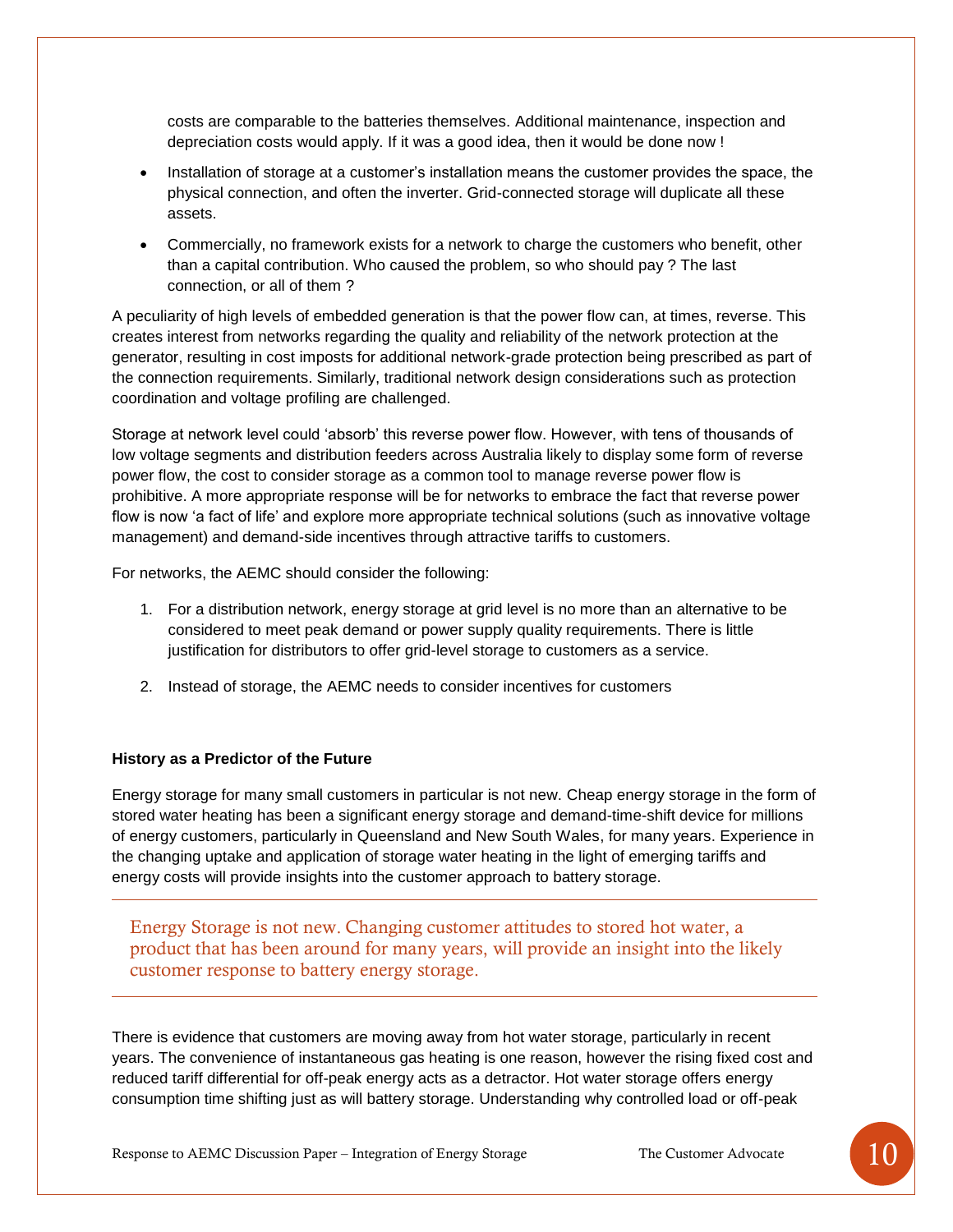water heating is not offered as a powerful DM product to customers will provide a significant insight into the likely uptake of batteries as energy storage.

Retailers have been reluctant or unsuccessful in marketing stored water heating to small customers. Similarly, energy network operators tend to be somewhat indifferent to encouraging a move to offpeak energy, other that direct incentives such as the successful 'peaksmart' campaign for pool pumps run by Energex in Queensland <sup>2</sup>, where cash rebates are offered. This is curious, given the increase in off-peak energy charges from that company which tends to reverse the customer incentive.

#### **Considering the Customer Investment in Storage**

The AEMC discussion paper covers the wide range of considerations of the introduction of energy storage. However, it is useful to 'come from the other direction' and test the matters in the discussion paper from the viewpoint of the likely application of battery storage by a customer.

Battery storage by customers is really just an extension of existing demand management thinking. Similarly, there is little difference between batteries being used for demand reduction or for returns from energy feed-in.

#### A. Customers Purchasing Batteries to Better Utilise Solar Power

Battery storage is first and foremost a demand management tool for customers and networks alike. Demand management thinking has been a major consideration for customers and networks for many years in the form of off-peak energy tariffs, controlled–load capability, peak-related pricing signals, subsidies and mass-advertising. In the regulatory world, demand management is well understood and is funded by the Australian Energy Regulator through the Demand Management Incentive Scheme.

A customer's response to demand management signals is largely through the ease of access, low entry cost and clear benefits to the energy bill.

Battery storage is a powerful addition to the arsenal of tools for Customer Demand Management, as well as a repository for 'spare' solar energy. The role of energy storage should feature as a component of a wider Integrated Demand Management strategy for customers with consistent network price signals and reasonable connection processes.

As discussed above, demand management and peak-shifting initiatives have been around for ages, and are not getting much traction with customers nowadays. Customers with solar PV who are not still on a generous feed-in tariff will of course look to store energy that would otherwise been export at a small tariff to offset energy consumed later in the day. With current flat tariffs, that proposition is

<sup>2</sup> https://www.energex.com.au/residential-and-business/positive-payback/positive-payback-for-households/households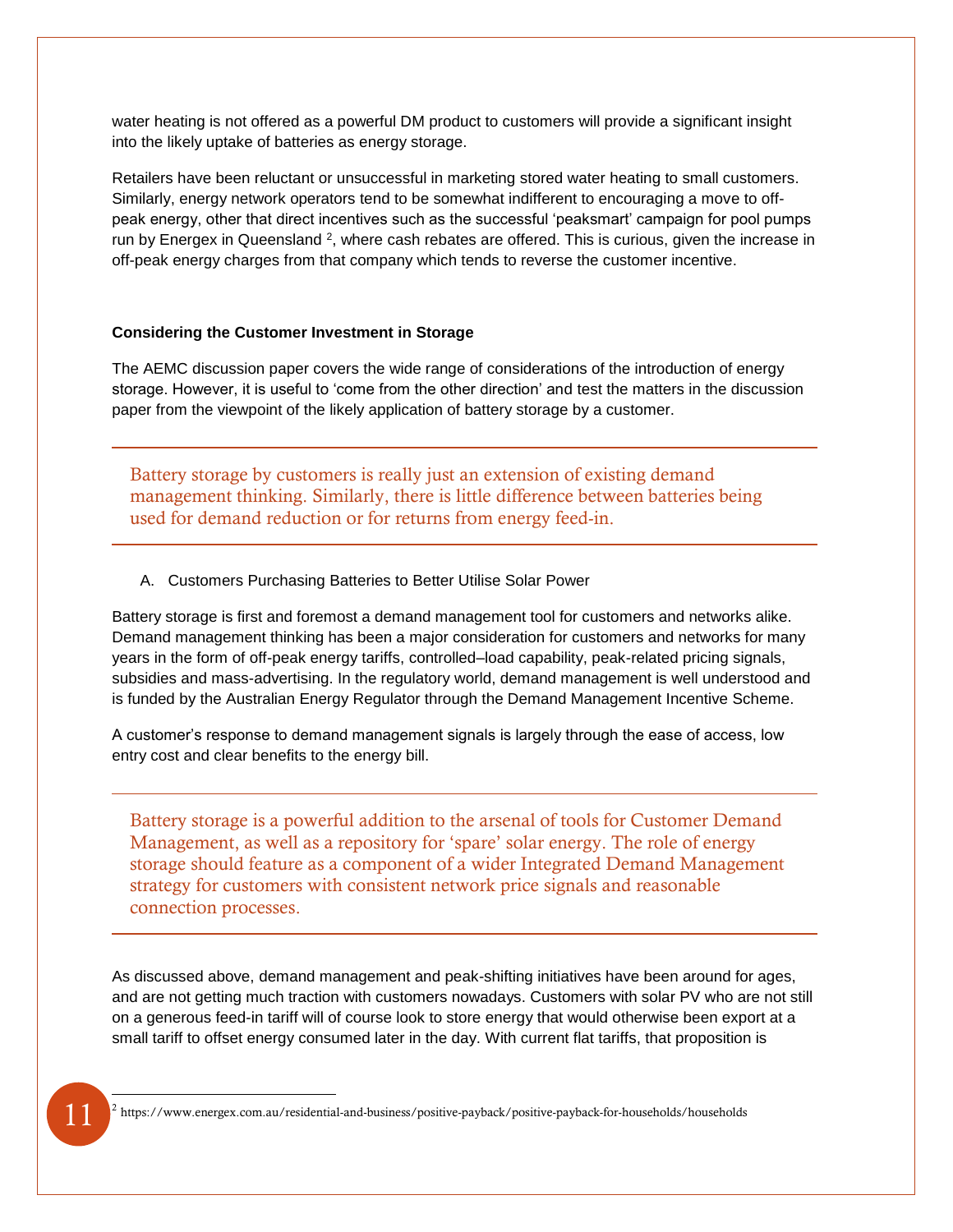around 18c / kWh, still well below the cost of battery storage. This may change, of course, should the variable cost of energy present a greater margin over the cost of storage.

Interestingly, many customers are rewiring their homes to take appliances *off* the controlled load tariffs (around 18c / kWh) to use solar power that would otherwise only earn them around 6c / kWh. This is in fact a way of cheaply adopting energy storage.

In this case, the customer:

- Already has a grid-connected inverter in service, so connection is not an issue
- Bi-directional metering in place (other than NSW, which will change to net metering)
- Owns the system or has an ownership contract with a third-party.

In this case, no change to the current regulatory framework is required.

B. Customers purchasing storage in response to peak-demand & peak-shifting signals

At the moment, volumetric pricing signals are much too weak to support a commercial decision. Should tariffs move over time to, say, demand pricing, then the customer will require an installation much like (A) above, without the solar PV. In this case, considerations are:

- The network provided may consider tariff rules that restrict the impost of high charging loads in off-peak times
- The customer will most likely explore a suite of demand management options in conjunction with batteries, including 'smart' appliance control

In many cases with solar PV now, customers accept a 'zero export' limitation from the distributor, where the value of the embedded generator is adequate for the customer's economic purposes without consideration of the retail or network value of energy exported to the grid. In fact, 'zero export' is a favored position in many connection agreements for embedded generators. The same will apply for storage – customers are likely see the majority of benefit in investing in storage in peak-shifting, without the complexity, cost and limited commercial benefit of energy feed-in.

Again, none of these initiatives require regulatory change.

C. Networks being involved in 'behind the meter' storage

in the current regulatory environment, networks are conflicted in their approach to energy storage, as they are with grid-connected solar power. There are three factors in this thinking. One, in a regime where the predominant source of funding is the return of the investment in assets, a network owner is encouraged primarily to be involved in energy storage only as an opportunity to grow the asset base.

Secondly, networks are naturally very conservative, and tend to raise barriers to entry of new technology on the basis of load characteristics present 'a risk to the network'. This submission is not critical of this approach by distributors, however of seeking a return from 'both sides of the meter' raises questions of ability to manage risk, market power and customer focus should network owners be able to participate in behind-the-meter installations.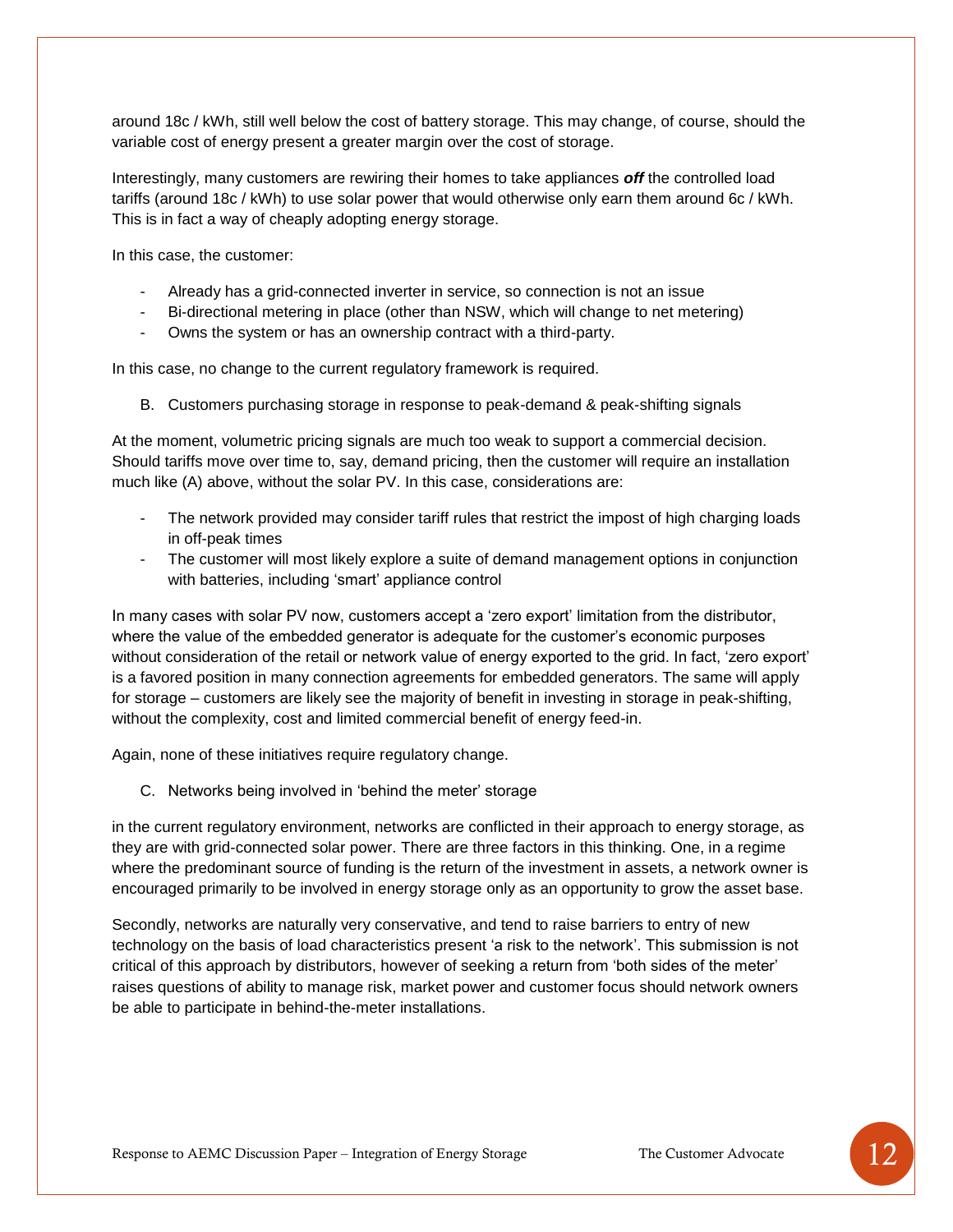'Behind the Meter' is not a natural place for a network operator. Cross subsidies and complex, integrated customer connections contracts are likely, to the detriment of the customer and the storage industry. Customers will detect an obvious conflict of interest, given the inherent distrust of the energy industry.

Third, the ingredients of an energy storage capability already exist in the realms of embedded generation and demand management. A distributor and retailer essentially have two fundamental and legislated interfaces to manage the nature of devices the customer can connect to the network –

- a) The technical conditions of connection, such as the Service and Installation Rules or the requirements for safe operation of an embedded generator, and
- b) The price and inherent connection requirements that exist in a connection tariff and, if necessary, contribution to network augmentation.

It's not the framework of the offerings that is the challenge, it's how the connection requirements and the application of the tariff as applied by the market participants that are of concern.

Distributors, retailers and regulators should respect those relationships, and avoid implementing more regulation, requirements, rules and complexity into those requirements. Chapter 5A already provides a connection framework that (some may say poorly) addressed the connection of customer capability beyond that of straight consumption, and distributors have a tariff-setting capability, approved by the AER, to signal customer responses and manage the implementation of the tariff.

Frameworks already exist for the connection and tariff-setting of embedded generation (regardless of the source) and customer demand response. Any action by the AEMC and other regulators (other than for customer safety) should focus on improving these existing mechanisms. No 'new regulation for energy storage' is required.

#### **End Users and Aggregators**

Chapter 5a already presents a number of challenges for the connection of new customer technologies, in particular embedded generation. A prime example is the fact that almost all solar PV connection applications are considered 'negotiated', with the commensurate fees, variable outcome and extended time for a response proving a disincentive for customers take up new technologies.

When batteries become reasonable for customers, this type of connection framework will only heighten the level of frustration and distrust (through a perceived conflict of interest) between the customer, the installer and the distributor.

Consideration of how small energy storage behind the meter can be a 'basic' connection will greatly assist customers with surety and transparency, and remove (low priority) workload from distributors.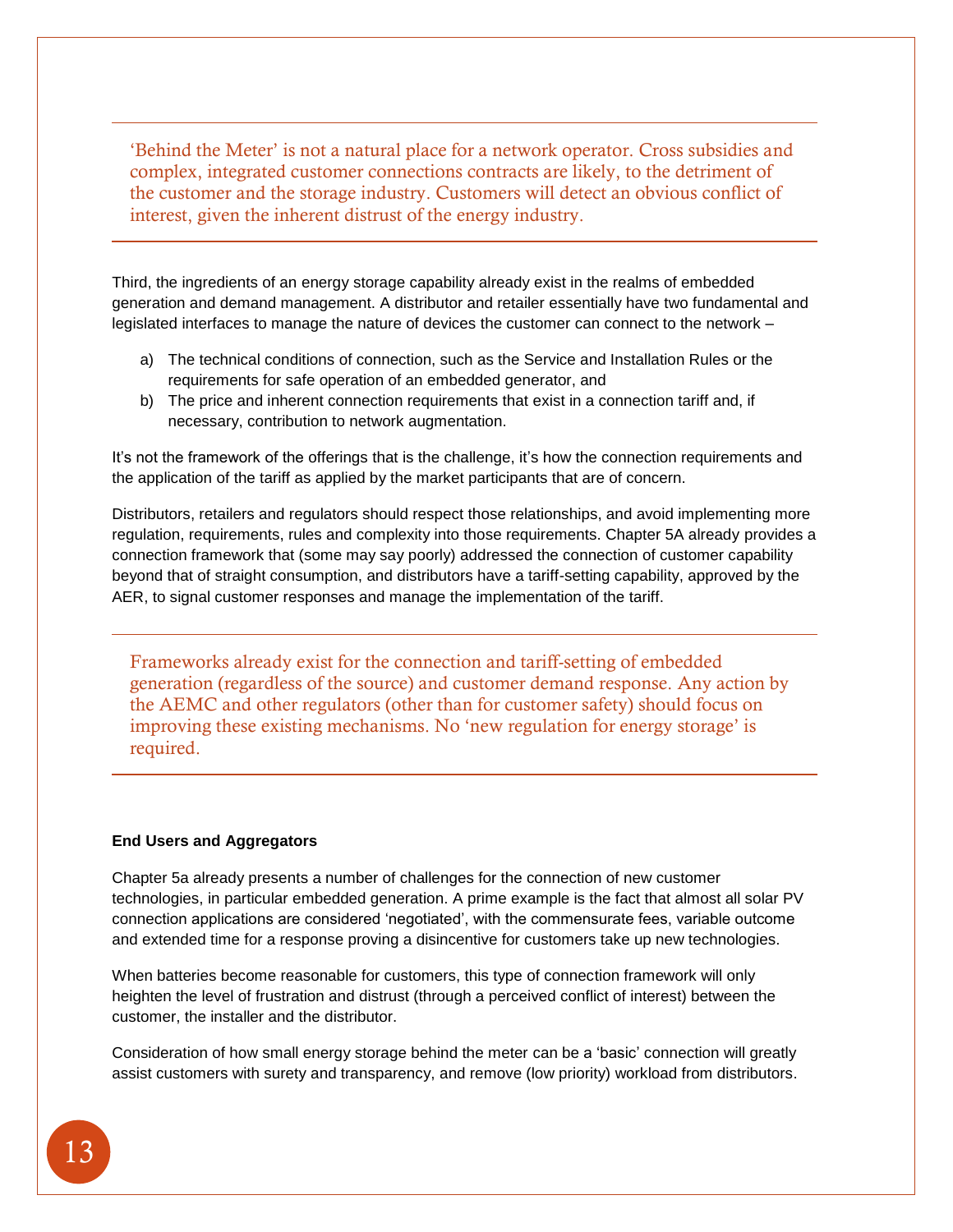It is important to note that almost every energy storage system is likely to be considered an embedded generator, regardless of its intent or rating to export energy to the grid. From a technical standpoint, a storage system will incorporate an inverter that will either:

- Operate in parallel with the mains supply, as does a grid-connected solar PV system; or
- Operate as a changeover facility, providing a load-transfer or uninterruptible power supply capability.

In the latter case, the distributor (or the market, of that matter) has no jurisdiction over the installation other than the tariff conditions for the supply to the battery charger.

In the former, the existing situation regarding solar PV inverter connection will apply, as the storage is purely a 'different source of energy' to the grid connected inverter.

Hence the connection approval will need to consider the both technical impact of the generator on the network, as well as considering the impact of the battery charging load. The first issue is within the connection agreement, the second in the tariff rules.

A capital contribution regime is largely unnecessary for that vast majority of storage situations, as a demand tariff and connection adequate for charging will determine the nature of the connection. The fact that storage and feed-in from storage is involved is not material.

## **Response to Consultation Questions**

1. (p13, connection processes) The connection processes for small embedded generators – which will be necessity be similar for storage - remains complex and difficult for customers. The intent should be that small energy storage systems should not differ too much to a customer engaging in most other forms of behind-the—meter demand management, where a customer is empowered to respond to network connection pricing requirements though a range of technologies and applications, of which storage is just one. However, as any inverter energy system has the capability of providing energy to the network, networks will exercise the similar concerns regarding barrier to entry for batteries as those that exist in solar PV systems.

These barriers include technical requirements such as 'zero export' and a very risk-adverse approach by distributors as to the technical and commercial impact of embedded generation.

The 'soft costs' of entry remain high, including:

- Application, approval and administrative costs inherent in the 'negotiated' connection;
- Varying technical requirements across jurisdictions;
- Unknown approval outcomes based on low network data transparency for customers;
- Limiting customer and installer innovation due to the complexities of working with a distributor on what could be a moderate - volume activity;
- Considering the impact of hanging tariff structures as network conditions and regulatory requirements change, for instance increasing fixed connection charges;
- Extended approval times, up to 60 days, as most applications are currently regards as 'negotiated' under the NECF framework; and
- Poor levels of technical engagement by distributors.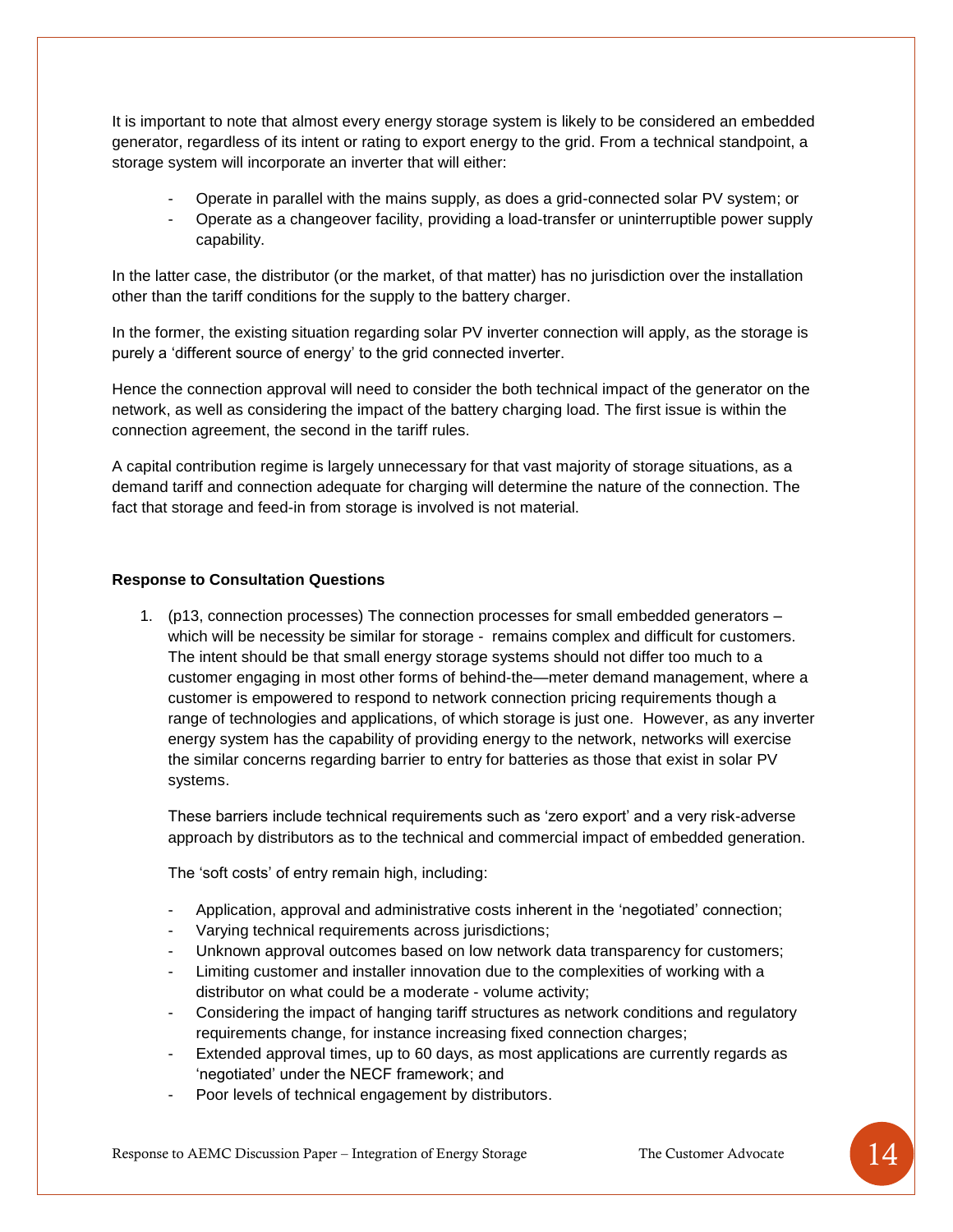Much if this has to do with the fact that distributors have little to gain from the changing customer consumption landscape, hence new connection entry other than new load is seen as a 'grudge purchase'. It is important to continue to consider the following as priorities in regard to the efficient connection processes for energy storage:

- Encourage a wider application of the 'basic' connection process to present more surety, confidence and timeliness of sales, design and implementation of energy storage;
- A common or harmonized approach across the NEM to the technical requirements of small grid-connected embedded generation, whether from solar PV of stored energy or stored energy;
- Recognition that many energy storage installations are no more than an extended demand management solution implemented by the customer; and as such regulatory involvement and distributor approvals should be kept to a minimum, focusing on grid safety and performance; and
- Require a review of network voltage standards by distributors to consider the impact of the changes in demand and customer load profile on network voltage planning, thereby permitting a more informed view to the impact of battery charging and generation.

(p13) DNSPs have a framework for pricing and peak-demand management in place already; whether it be purely commercial (time of use pricing, demand pricing, etc.) or connectionrules based (e.g. off-peak tariffs for hot water). The form of these mechanisms is adequate to maintain a storage response that is appropriate to the distributor. No more specific connection offering for storage is required.

Of course, how those mechanisms are applied will require review as part of the growth of energy storage.

2. (p15, industry standard)

An energy industry standard for the connection of small storage is definitely not necessary. Technically, it's the same as connecting a small embedded generator, which is already addressed.

As solar PV developed for small customers, the distribution industry attempted to cover emerging issues of power feed-in in different ways across the NEM. For instance, the issue of household voltage rise is addressed in the Service and Installation Rules in NSW, the customer connection contract in Qld and SA, and Victoria is relatively silent on the issue.

There is no doubt that a national or harmonized safety standard for grid-connected energy storage is urgently necessary, as existing battery standards such as IS61425:1999 or AS3000 do not adequately contemplate the application of energy storage in a residential or small commercial situation. Matters as simple as protection for the batteries from vehicular contact when installed in a garage are needed. Safety issues, clearly, remain the responsibility of state safety instrumentalities, however the preparation of appropriate standards for the safe installation of these devices needs to be started soon.

3. (p17, Aggregator)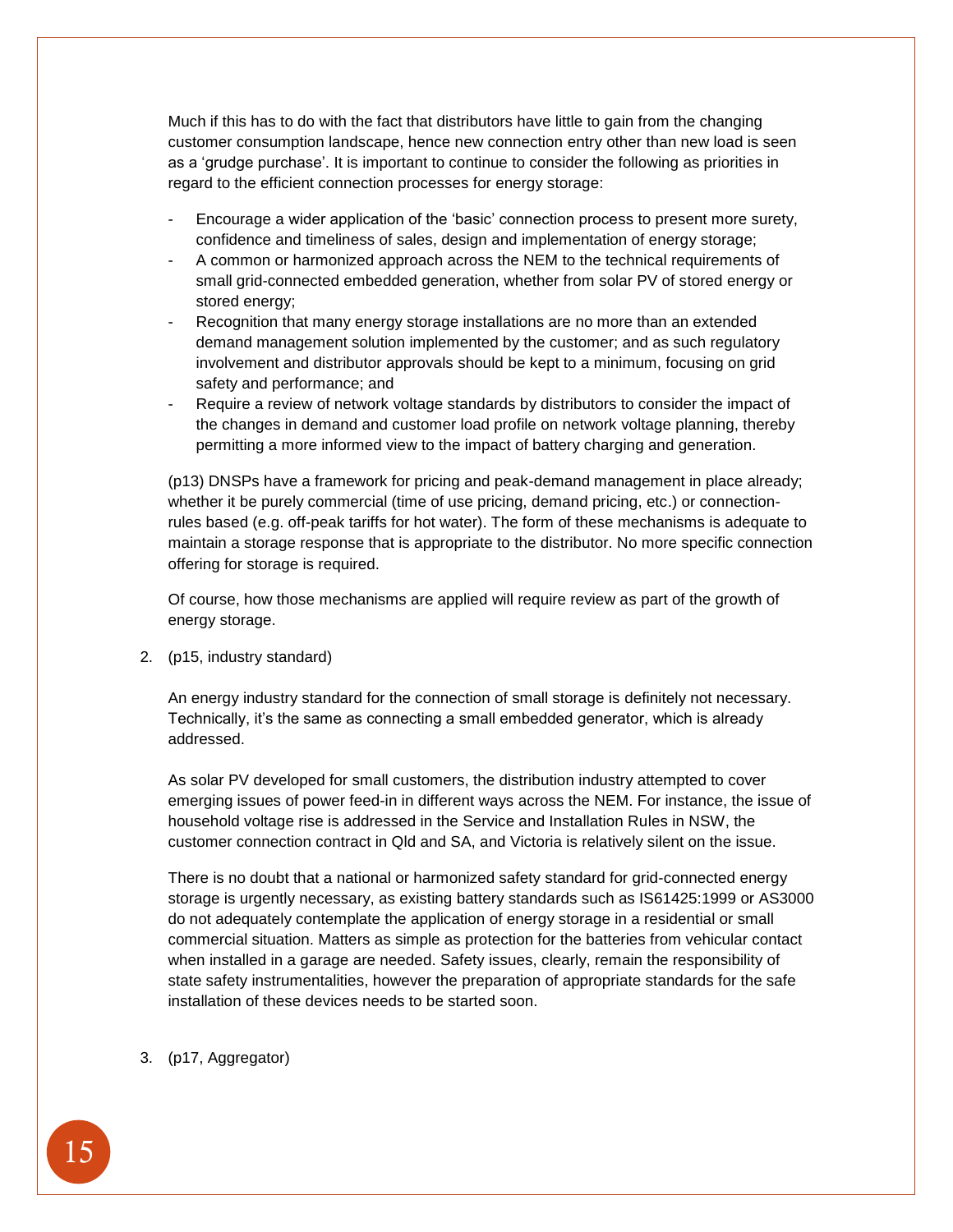The consideration of an aggregator can take two forms – that of a demand management aggregator, where control of storage can be seen as reducing the network loads of many customers; or as a source of energy into the grid.

If the first form was to work, then we would have seen aggregators successfully implementing DM solutions through load curtailment of machinery or water heating. This remains under the auspices of the distributor, as highlighted by the exception of load management capability to distributors in the recent metering rule change. To put it more bluntly, action to encourage storage as part of an aggregated demand response is the same action needed to make demand response work with other technologies.

Secondly, aggregation of feed-in control well exceeds the most likely customer value proposition for storage; that is, to shift cheap energy to a different (higher priced) time. The issues of high fixed connection charges, and the absence of non-market-peak based power purchase agreements will have to be addressed before aggregation of feed-in energy becomes practical.

The overhead of registration and administration of aggregation with AEMO remains as much an issue for solar PV as it will for storage. It is inevitable that the AEMC will have to soon consider the aggregation of community-based small generation ('microgrids'), where an aggregation of energy infeed from solar PV is 'retailed' to the local shareholders. The same issue will apply with embedded storage at multiple sites as a network management or energy adequacy tool.

4. (p20, AS4777)

Australian Standard 4777:2015 is the appropriate requirement for a grid-connected inverter within a customer installation that incorporates a battery storage system. The ability to signal inverters to enter a 'control mode' for power output, power factor or frequency. What remains undefined, and with no clear mechanism, is the 'who', 'why' and 'when' and 'who gets paid ?' questions that are prevalent in customer's minds. Storage and PV though inverters represent a significant investment by customers, and come with an expectation of the commercial returns of the system. The implications of the control modes must exist in terms or tariffs, subsidies or other compensation to the customer.

Similarly, there will be tension as to who invokes the control mode, as there is now with direct load control. A retailer may require storage to feed-in based on their purchasing situation, yet a distributor has primary concern about network voltage. The commercial and regulatory issues of control modes must be thought through as part of the consideration for customers, especially with storage.

5. (p21, FCAS)

Of the over 4.0 GW of solar PV capacity already installed in the NEM, most has been installed with requirements that focus on the network connection. Voltage trip settings have focused on the protection of the low-voltage network, and frequency trip have been determined by local jurisdictions with little NEM-wide coordination. Fault ride-through has not been a major consideration.

For instance, the fault ride-through performance varies from state to state, with low-voltage trip settings for the existing inverters as high as -12.5% in some stages. Under frequency trip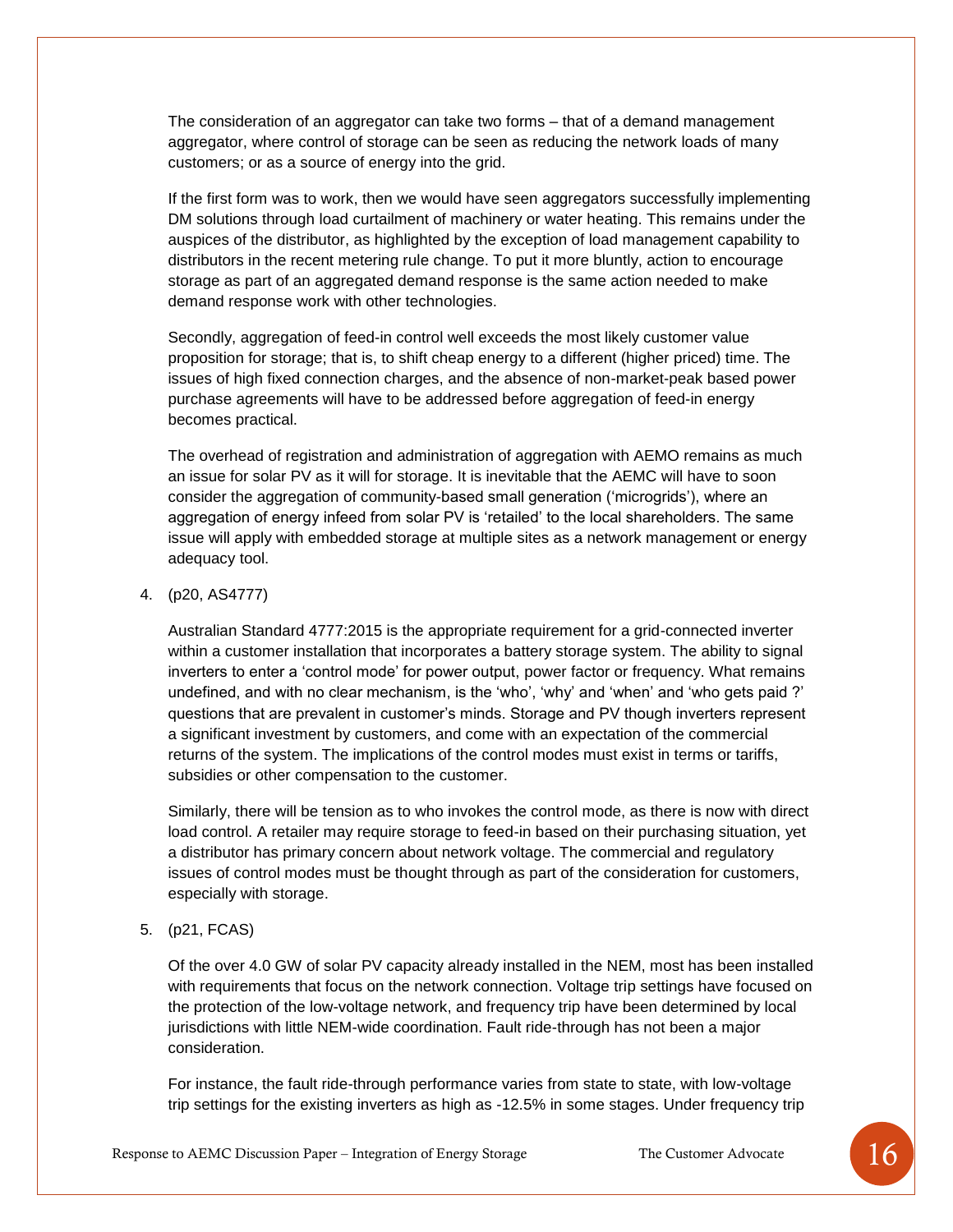settings vary across the NEM states, being highest at 48.5 in Powercor, and 48.0 Hz / 2 seconds in NSW.

The introduction of storage could be seen as a method of placing greater robustness into the fault ride-through capability of networks, rather than a specific FCAS market capability.

- 6. (p21, preliminary findings, connection)
	- I. Supported the existing connection process for micro-embedded generation is adequate for circumstances where energy storage is connection. For feed in, the prime issue is the lack of commercial incentives to feed-in energy, as heighted in the number of investigations into a 'fair price for solar' currently under way. For demand management purposes, no additional offering is necessary. Most utilities seem to lean towards a 'zero export' connection option anyway.
	- II. Agreed. Harmonisation of connection standards for embedded generation, as for energy storage, is very useful. Most modern inverters will comply with AS4777:2015. The requirements for customers to actually activate the features such as power factor control, export limiting and dynamic controls will generate customer concern for storage, as it does today for embedded micro-generation. No commercial incentives for customers apply.

Connection agreements for anything but the smallest generators are generally classed as 'negotiated', with the commensurate complex connection process and risk-adverse position taken by networks. Generally, generators connected to the low-voltage network will strike technical limitations as to export capability well before commercial agreements for energy export become viable.

III. A wider demand-response market that includes all forms of customer load control, including energy storage and energy-feed-in, may be possible. However, the current relatively limited success of the new customers embracing the demand response market suggests further investigation is needed to in order to consider extension of the concept to a specific type of market participant.

Generally, generators connected to the low-voltage network will strike technical limitations as to export capability well before commercial agreements for energy export become viable. Such an agreement would most likely only be beneficial at the local low-voltage network level before the same limitations that networks see for high levels of solar feed-in become a concern.

IV. The issue of FCAS for distributed generation and storage is more a question of having proper 'ride-through' capability for network or generation contingencies (refer the HEPCO Hawaii experiences), as the ability for distributed generation and storage to have adequate co-ordination and control capability for FCAS response is unlikely to be economic.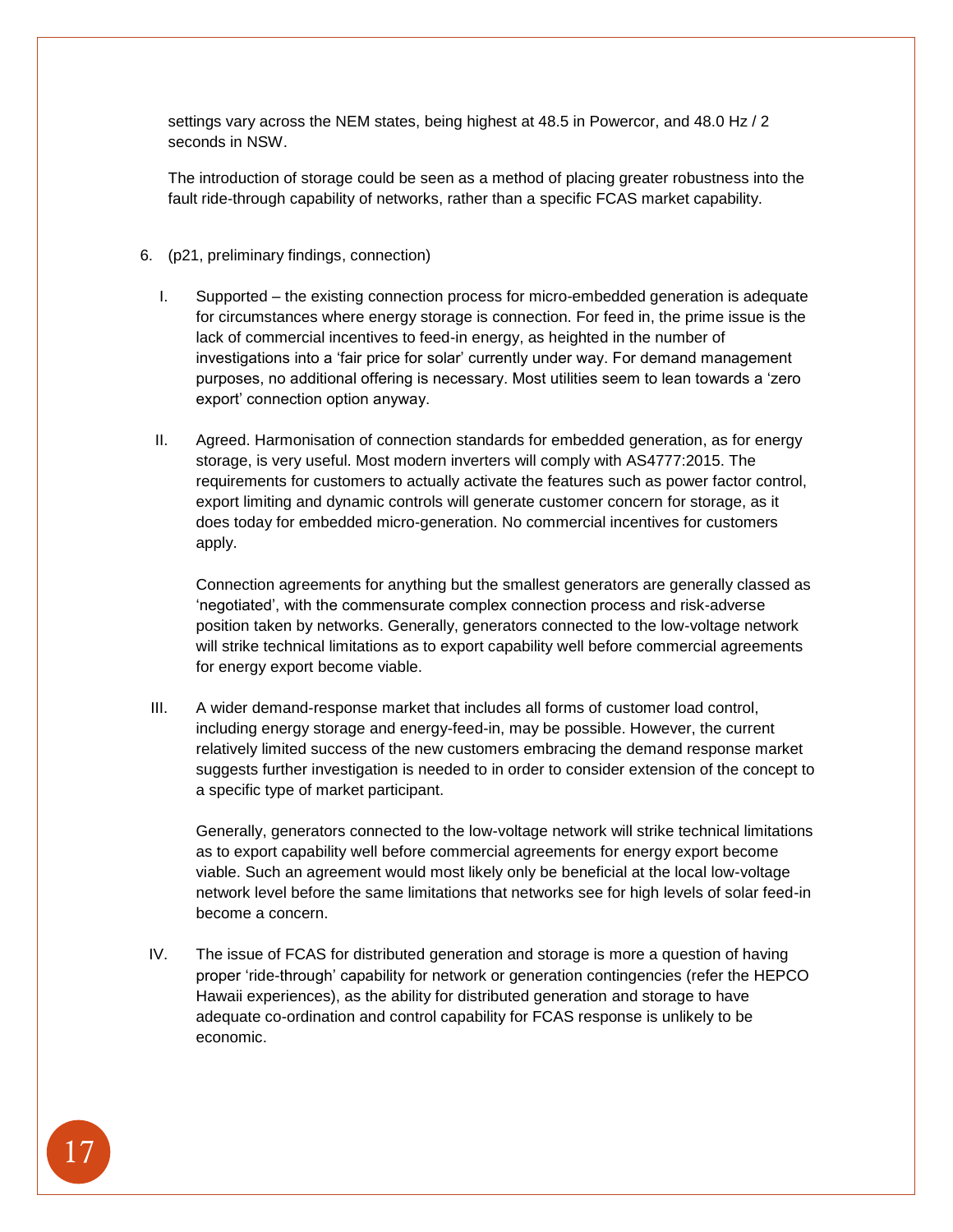FCAS and generator ramp-rate capability of larger battery storage systems directly connected to networks can be useful, such as in the US East Coast energy markets where a high penetration of utility-scale exists.

## 7. (p34, service classifications)

As stated earlier, networks already provide energy storage services to customers, through 'the biggest battery in the world'. Existing regulatory services are already provided by the network within existing frameworks. Battery storage at a distribution network level is essentially no more than an alternative to more traditional approaches to network augmentation to meet peak demand.

There are cases where storage will be more attractive than more poles and wires, such as the Ergon Energy GUSS initiative at grid fringe, where traditional network augmentation is very expensive.

Whilst trials by distributors are attractive (refer UE example, p45), appropriate pricing signals to customers to incentivise appropriate behind-the-meter energy efficiency and peak load shifting are more effective, as the beneficiary directly carries the cost.

- 8. (p59) Preliminary Findings Networks Integrating Storage
- I. Supported It is agreed that existing service classifications will incorporate energy storage. Behind the meter installations that benefit the entire 'value stack' for customers should be contestable and ring-fenced from network businesses.
- II. It is agreed that networks should be able to consider energy storage and other 'nontraditional' ways of addressing network limitations as part of the existing RIT-D and similar processes.
- 9. (p65, control as a barrier)

The customer is empowered to take all reasonable actions to manage their energy costs, and the installation of energy storage is part of the overall action. Some businesses, particularly retailers, will seek to use energy storage as a device for the customer to enter into a longer term contact that is more attractive to the retailer and, hopefully, the customer.

Under NECF, it will be necessary to contemplate the customer's rights where a decision to switch retailers, or in the case of a complaint about a retailer, that the complaint could involve issue beyond the actual sale of energy, billing or connection. NECF will need to be reviewed to ensure that these attractive 'value added services' are seamlessly integrated into the upholding of customers rights in their relationship with the retailer.

In addition, the matter of demand control remains complex. Networks will rightfully uphold their right for control of a customer's load under a network tariff agreement. This concept can be extended to extended to new network tariffs that customers can voluntarily take up, where those tariffs include an element of load control by the network operator. The energy retailer, however, will be required to reasonably reflect those control tariffs through to the customer through the retail bill.

Response to AEMC Discussion Paper – Integration of Energy Storage The Customer Advocate